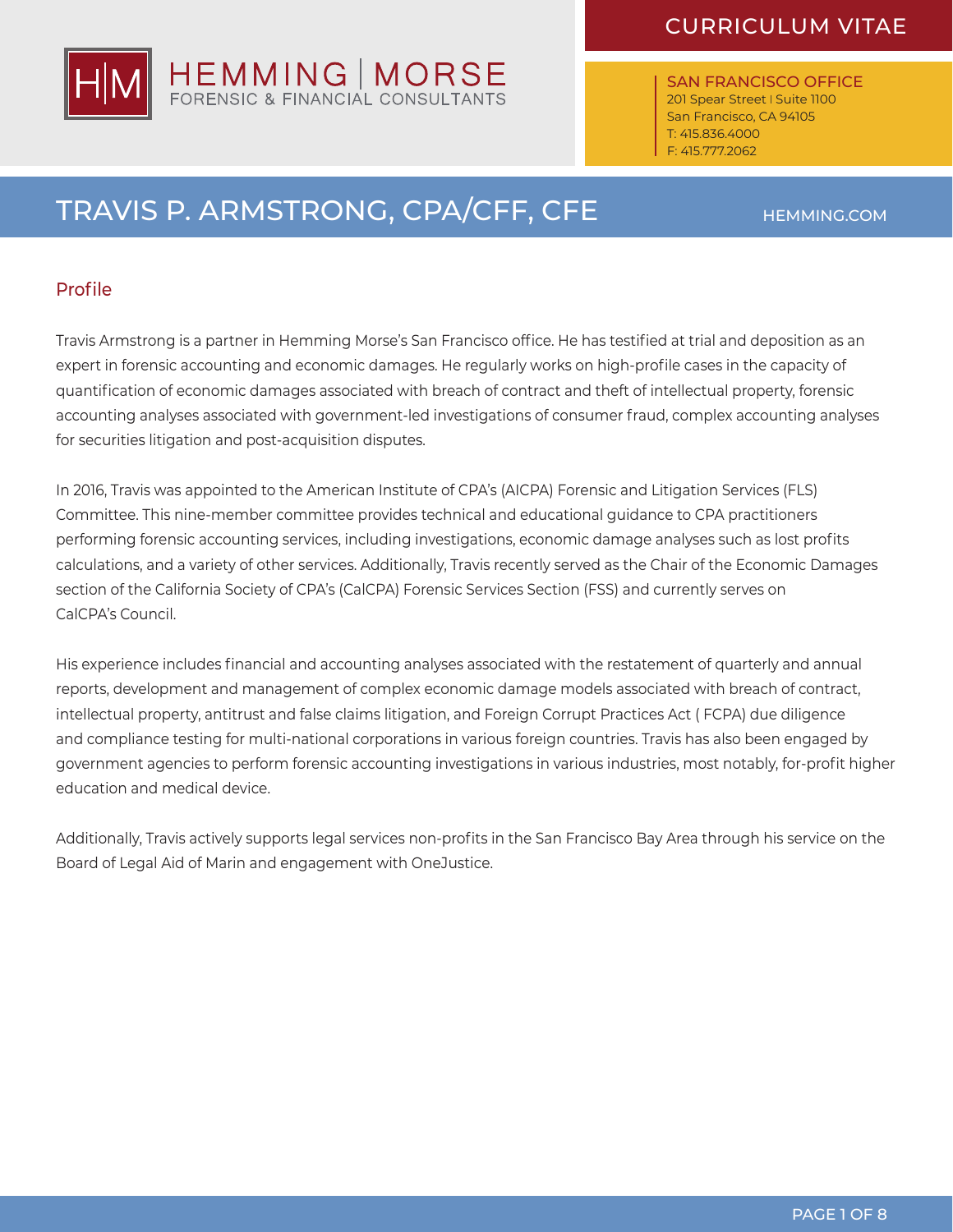

SAN FRANCISCO OFFICE 201 Spear Street I Suite 1100 San Francisco, CA 94105 T: 415.836.4000 F: 415.777.2062

# TRAVIS P. ARMSTRONG, CPA/CFF, CFE HEMMING.COM

#### Employment & Education

| 2012 – Present | Hemming Morse, LLP                                               |
|----------------|------------------------------------------------------------------|
|                | Certified Public Accountants, Forensic and Financial Consultants |
|                | Partner, 2016-Present                                            |
|                | Manager, 2012-2015                                               |
| $2008 - 2011$  | Hemming Morse, Inc.                                              |
|                | Litigation and Forensic Consulting Services Group                |
|                | Manager, 2011                                                    |
|                | Senior Associate, 2008-2010                                      |
| $2006 - 2008$  | Freeman & Mills, Inc.                                            |
|                | Consultants to Counsel and Management                            |
|                | Forensic and Litigation Consulting                               |
|                | Senior Analyst, 2007-2008                                        |
|                | Analyst, Forensic and Litigation Consulting, 2006-2007           |
| 2006           | University of California, Santa Barbara                          |
|                | B.A. Business Economics with an emphasis in Accounting           |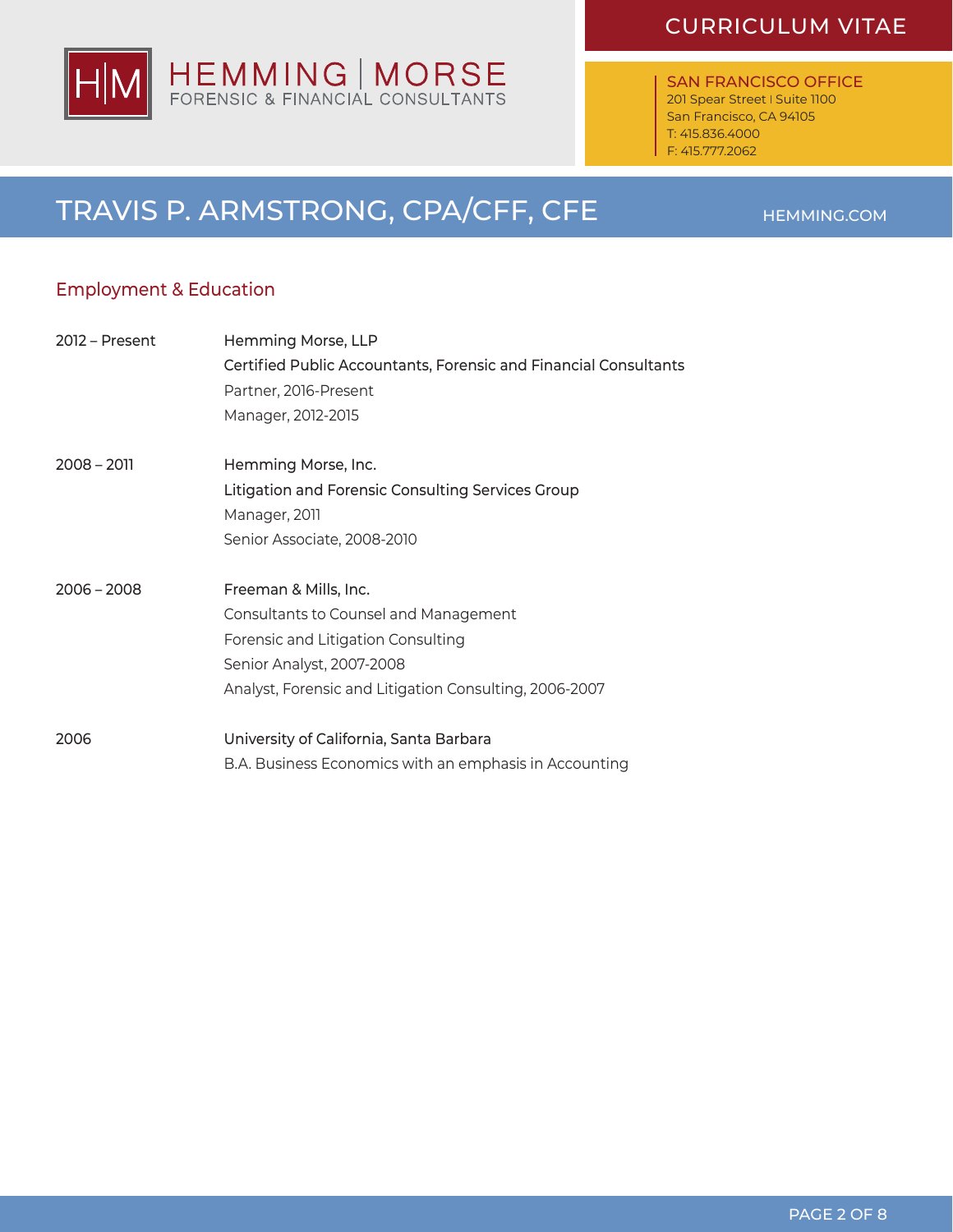SAN FRANCISCO OFFICE 201 Spear Street | Suite 1100 San Francisco, CA 94105 T: 415.836.4000 F: 415.777.2062

# TRAVIS P. ARMSTRONG, CPA/CFF, CFE HEMMING.COM

HEMMING | MORSE

#### Professional & Service Affiliations

- Certified Public Accountant, State of California, 2009
- Certified Fraud Examiner, 2011
- Certified in Financial Forensics, 2012
- American Institute of Certified Public Accountants
	- Forensic and Valuation Services Conference Committee, 2020 - present
- Forensic and Litigation Services Committee, 2016 - 2020
- Forensic and Litigation Services Case Law Task Force, 2014-2015
- AICPA's Leadership Academy, 2012
- 'Standing Ovation' Honors for Top Young CPAs in Forensics and Valuation
- Publications
- "Communications in Litigation and Dispute Services" AICPA Practice Aid, 2019
- Economic Damages Section Column The Witness Chair, Fall 2016, Winter 2017, Summer 2017 and Summer 2018
- AICPA Alert Column The Witness Chair, Summer 2017
- Certified Society of Certified Public Accountants
	- Council 2019 2020
	- Forensic Services Section
	- State Steering Committee, 2016 present
	- Economic Damages, Chair, 2016 2019, Vice-Chair, 2014-2016
	- CalCPA Leadership Institute, 2011
	- CalCPA Emerging Leaders Certificate Program, Fall 2010
- Association of Certified Fraud Examiners

#### ■ Legal Aid of Marin

- Board Member, 2014 present
- Financial Officer, 2021 present
- OneJustice
- Audit Committee, Chair, 2015 2021
- Economic Damages Section column The Witness Chair, October 2016
- "A Look into Business Interruption Case Law Stem ming from Hurricane Katrina" AICPA FVS Consulting Digest, October 2014
- "You're a CPA. Now What? Recent YEPs Look Back and Give Advice Moving Forward" CalCPA's Emerging Professionals Newsletter and web site, Summer 2012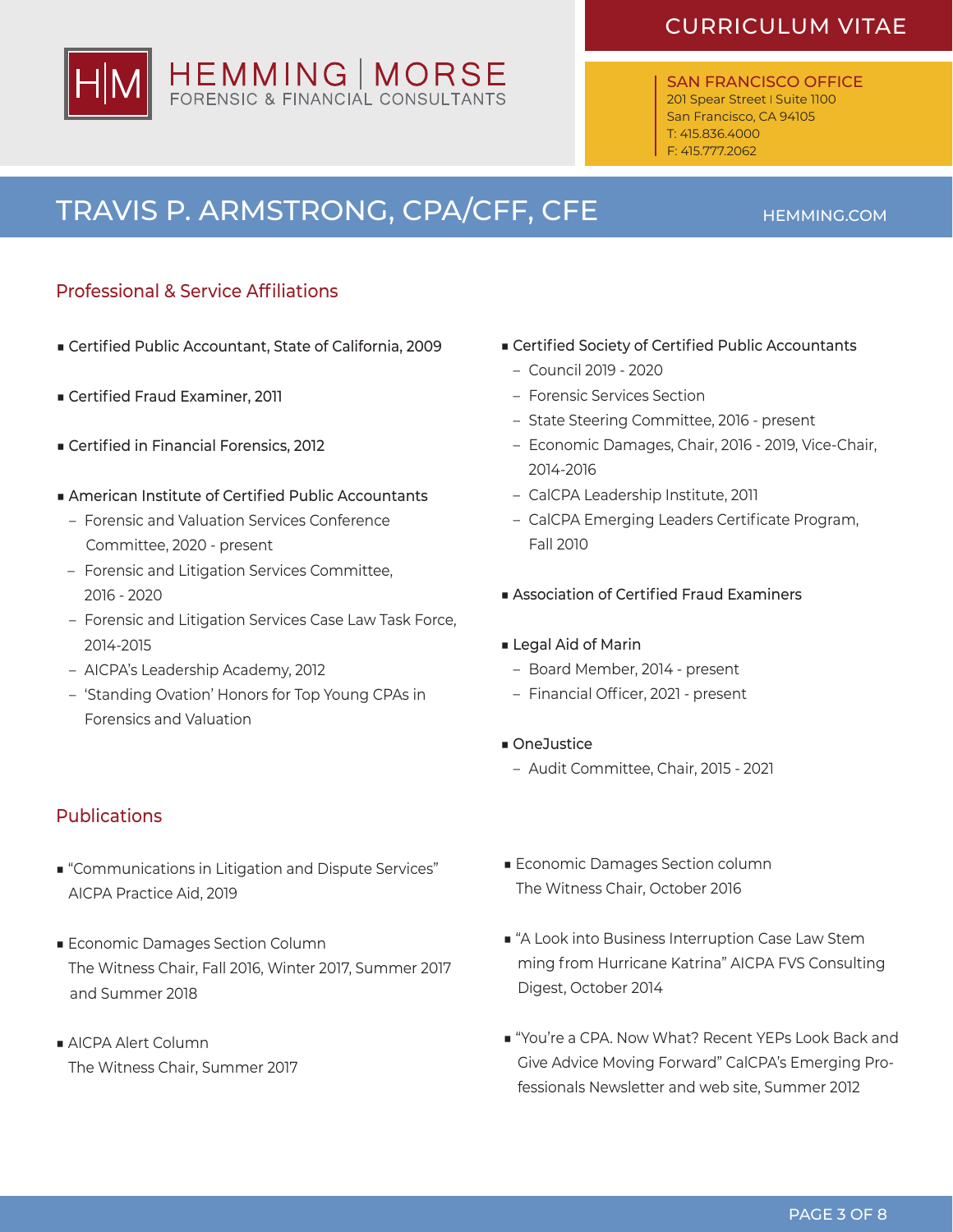SAN FRANCISCO OFFICE 201 Spear Street | Suite 1100 San Francisco, CA 94105 T: 415.836.4000 F: 415.777.2062

# TRAVIS P. ARMSTRONG, CPA/CFF, CFE HEMMING.COM

#### Presentations

- "Power Excel Power Applications for the Forensic Accountant", AICPA & CIMA Forensic & Valuation Services Conference, November 2021
- "Insights Into the Work Product of a Forensic Accountant", CalCPA FSS Young and Emerging Professionals (YEP), October 2021
- "Perspectives From In-House Forensic Accountants and Risk Professionals", ACFE Global Fraud Conference, June 2021
- "Interactive Hands-On Techniques with Excel", AICPA Forensic & Valuation Services Conference, November 2020
- "Trade Secrets Damages Customer Lists and Relationships", AICPA Forensic & Valuation Services Conference, November 2020
- "Forensic Accountants In (Da) House!", AICPA Forensic & Valuation Services Conference, November 2020
- "Damages Case Study: Rebutting the Speculative Wrapped in an Academic Model", AICPA Forensic & Valuation Services Conference, November 2019
- "Investigation Report Writing (non R26)", AICPA Forensic & Valuation Services Conference, November 2019
- "FVS Forum: What's New for You?", AICPA Forensic & Valuation Services Conference, November 2019
- "Communicating in Litigation and Dispute Services – FVS Practice Aid Overview", AICPA Forensic & Valuation Services Webcast, April 2019
- "Hands on Data Analytics and Visualizations", AICPA Forensic & Valuation Services Conference, November 2018
- "Hands on Data Analytics and Visualizations", CalCPA Forensic Services Section Joint Sections Meeting, October 2018
- "Creating a Documents Considered Index", AICPA FVS Member Video Library, February 2018
- "Hand-on Data Analysis", AICPA Forensic & Valuation Services Conference, November 2017
- "Introduction to Forensic Accounting", San Francisco State University, March 2017
- "Software Nanos: Tools to Help Forensic Cases", AICPA Forensic & Valuation Services Conference, November 2016
- "Commercial Damages Case Study: Start to Finish - Part III", AICPA Forensic & Valuation Services Conference, November 2016
- "Identifying and Limiting Your Risks in a FVS Engagement", AICPA Webcast, June 2016

# HEMMING | MORSE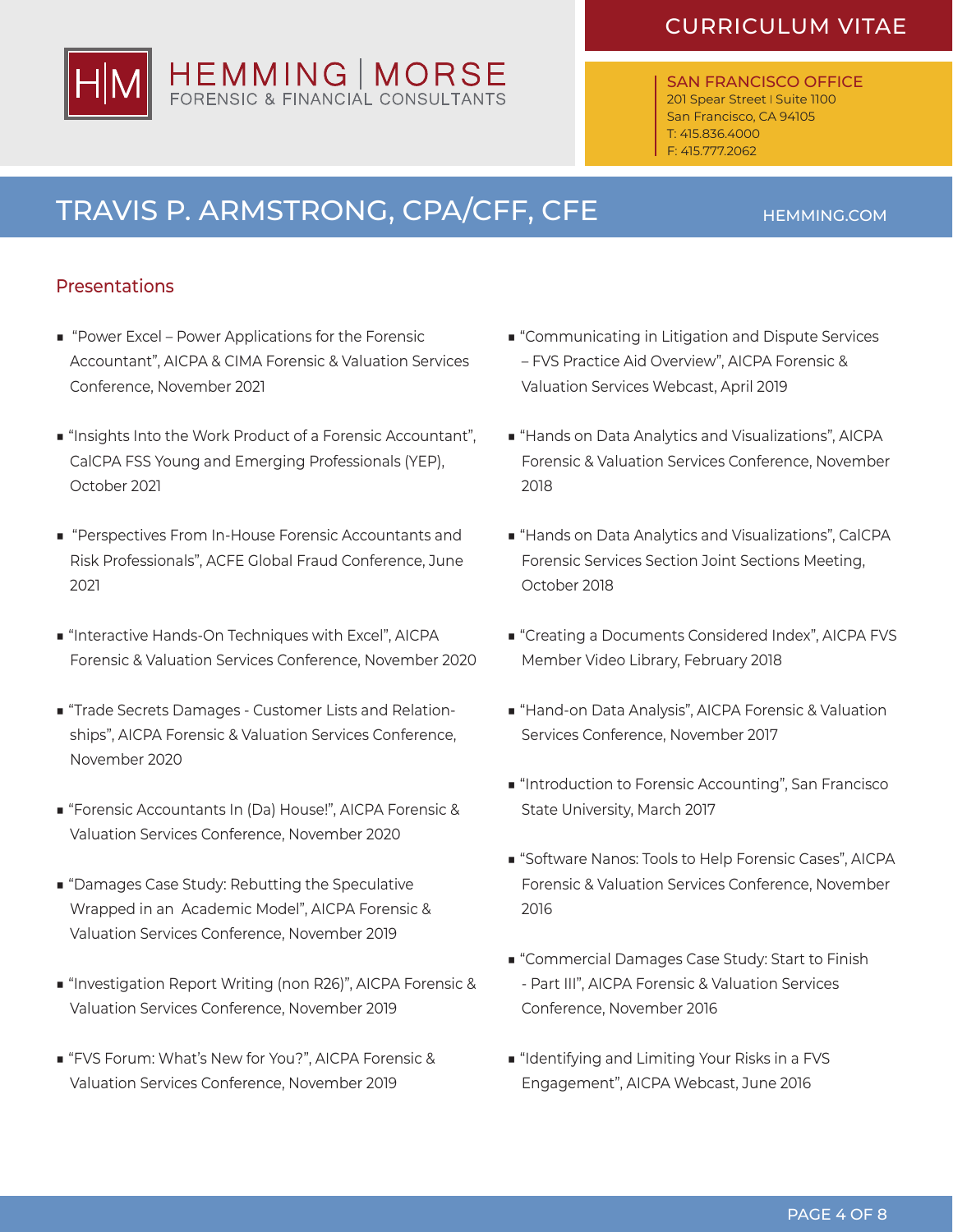SAN FRANCISCO OFFICE 201 Spear Street | Suite 1100 San Francisco, CA 94105 T: 415.836.4000 F: 415.777.2062

# TRAVIS P. ARMSTRONG, CPA/CFF, CFE HEMMING.COM

#### Presentations continued

- "Case Law Update Relevant to Damages Issues", AICPA Forensic and Valuation Services Conference, November 2014
- "Forensic Accounting and the FCPA", Hemming Morse, LLP Internal Training, April 2014
- "Staff Development in a Forensic Accounting /Business Valuation Practice", AICPA Forensic and Valuation Services Conference, November 2012
- "Motivating and Training the Next Generation of Forensic CPAs", CALCPA Forensic Services Section Meeting, October 2012
- "How to Think Like a Leader", CalCPA's 2012 Emerging Leaders Certificate Program, July 2012
- "The Reasonable Certainty of Your Expert's Damages Analysis" Caldwell Leslie & Proctor, PC, Winter 2012

#### **Testimony**

#### Trial

- House of CB USA, LLC and Chinese Laundry Lifestyle, LLC v. PHWLV, LLC (2022) District Court Clark County, Nevada, Case No. A-17-763334-C / A-18-768933-C
- The People of the State of California v. Johnson & Johnson, et al. (2019) Superior Court of California, County of San Diego Case No. 37-2016-00017229-CU-MC-CTL

#### **Testimony**

#### Arbitration

■ Michael Messinger and 151 Partners, LLC v. Moana Restaurant Group LLC and Timothy Harmon (2022) JAMS Reference No. 1110027267

■ Discharge Resource Group v. Behavioral Health Concepts, Inc., William Holcomb, and Does 1-50 And Related Cross-Action (2018) Superior Court of California, County of San Mateo, Case No. CIV538214

■ Amulet Estate LLC and NapVal LP v. Andrew Tuck Beckstoffer (2022) JAMS Reference No. 1100110900

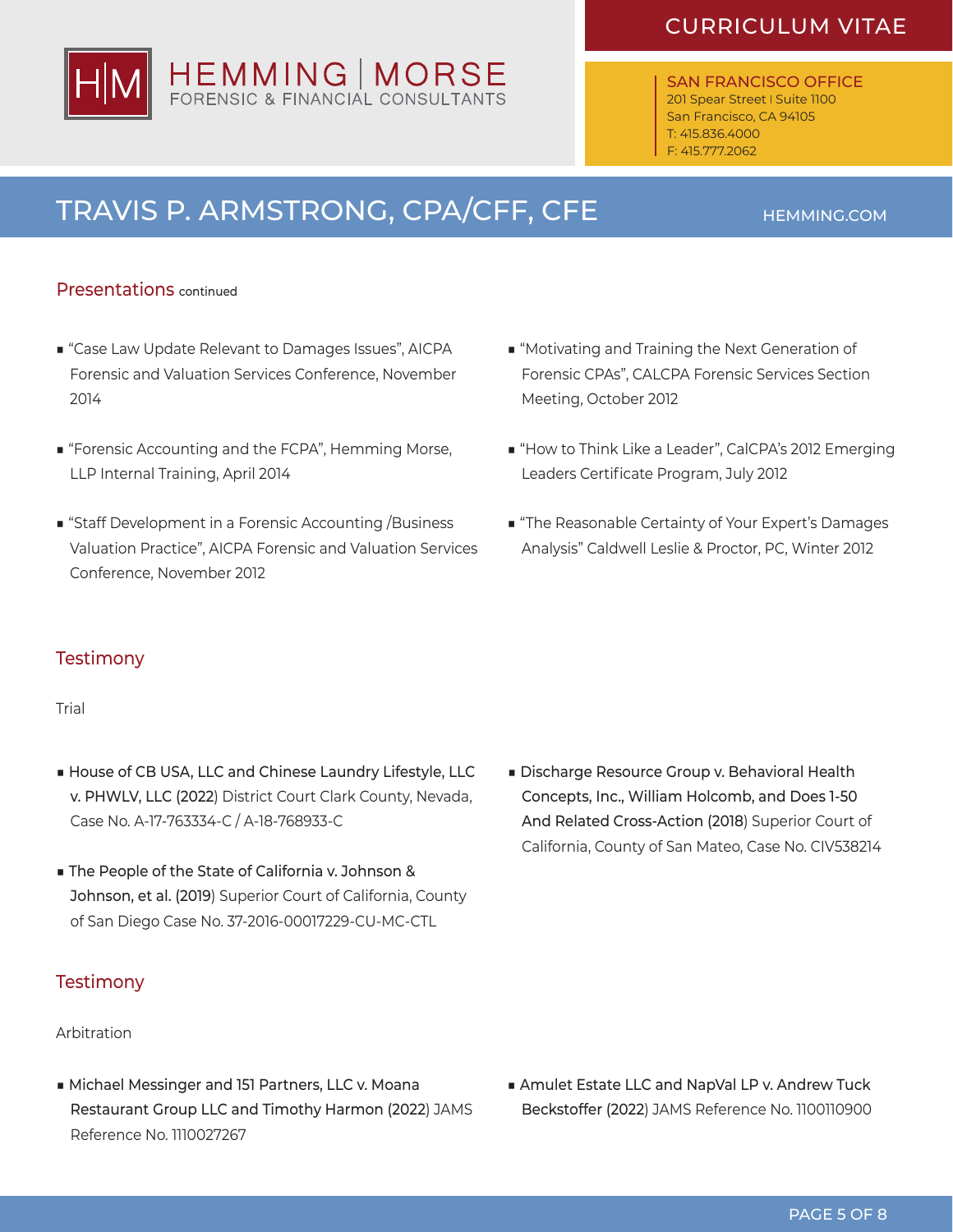SAN FRANCISCO OFFICE 201 Spear Street | Suite 1100 San Francisco, CA 94105 T: 415.836.4000 F: 415.777.2062

# TRAVIS P. ARMSTRONG, CPA/CFF, CFE HEMMING.COM

#### **Testimony**

Deposition

- Monster Energy Company v. Shannon Troglia (2022) JAMS Reference No. 1110026279
- House of CB USA, LLC and Chinese Laundry Lifestyle, LLC v. PHWLV, LLC (2021) District Court Clark County, Nevada, Case No. A-17-763334-C / A-18-768933-C
- People of the State of California v Zovio, et al (2021) Superior Court of California, San Diego, Case No. 37-2018- 00046134-CU-MC-CTL
- In Re The James J. and Rosella C. Kennedy Revocable Family Trust (2021) Superior Court of California, County of San Francisco, Case No. PTR-16-300258
- In Re the Matter of The Survivor's Trust Under The Farazian Family Trust (2021) Superior Court of California, County of Santa Clara, Case No. 17PR180757

#### Selected Experience

Litigation and Consulting Services

■ Consultant for various investigations and litigation matters concerning post-secondary education institutions. Including, matters concerning recruiter compensation, graduate job placement rates, and quantification of damages associated with Federal grant and loan funding.

- West Coast Waste Co., Inc., v. Global Ampersand, LLC (2019) Superior Court of California, County of Fresno Case No. 17CECG03518
- The People of the State of California v. Johnson & Johnson, et al. (2019) Superior Court of California, County of San Diego, Case No. 37-2016-00017229-CU-MC-CTL
- U.S. Ex Rel. Dooley v. Metic Transplantation Lab, Inc., et al. (2017) U.S. District Court, Central District California, Case No. CV 13-7039-SJO
- Discharge Resource Group v. Behavioral Health Concepts, Inc., William Holcomb, and Does 1-50 And Related Cross-Action (2017) Superior Court of California, County of San Mateo, Case No. CIV538214

- Performed FCPA due diligence and training on Chinese vendors for consumer goods company.
- Part of consulting team for multinational pharmaceutical company related to its ethical and compliance program and related accounting controls in China.

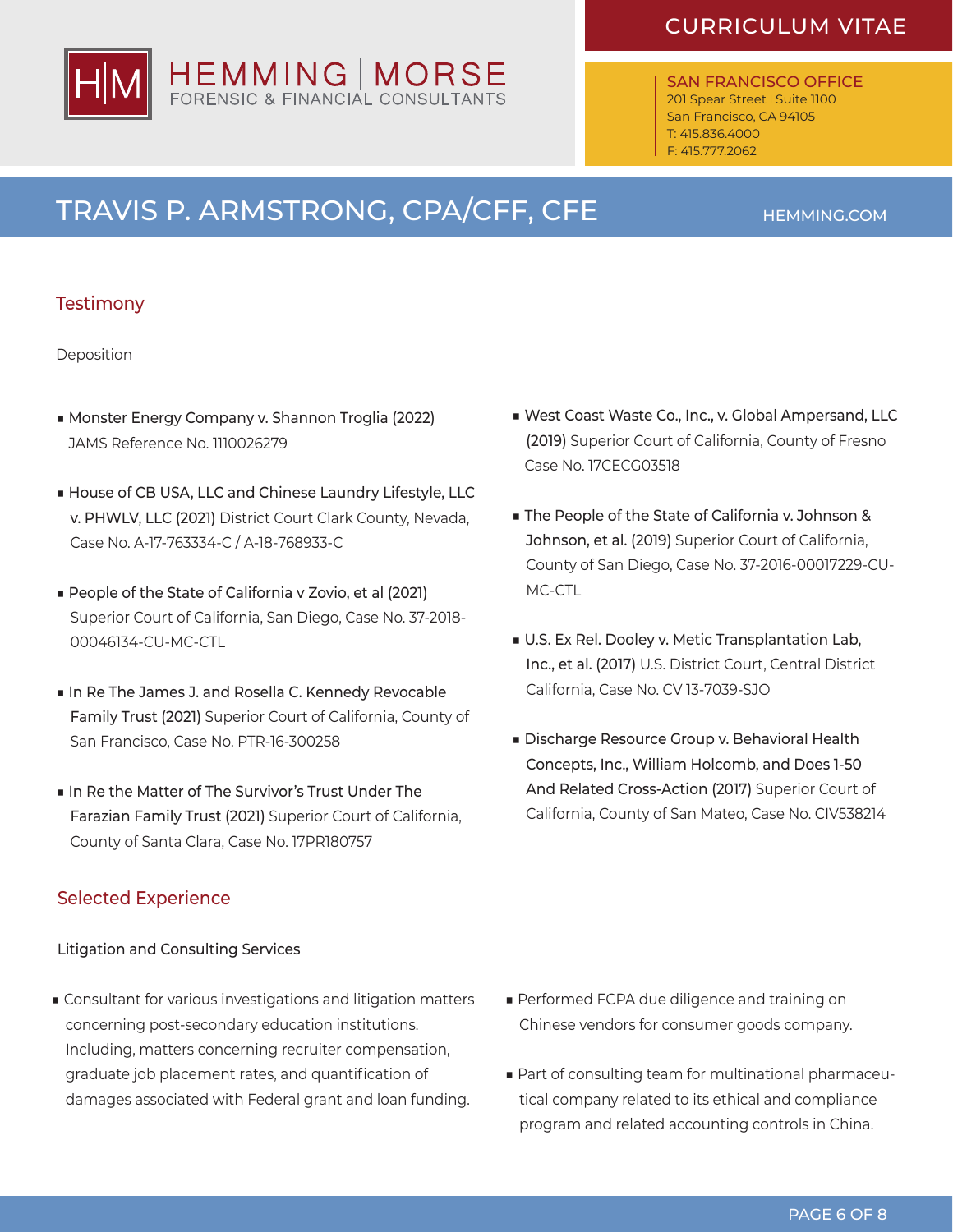SAN FRANCISCO OFFICE 201 Spear Street | Suite 1100 San Francisco, CA 94105 T: 415.836.4000 F: 415.777.2062

# TRAVIS P. ARMSTRONG, CPA/CFF, CFE HEMMING.COM

HEMMING | MORSE

#### Selected Experience continued

- Assisted the appointed independent monitor in an evaluation of the compliance of a multinational corporation with the terms of its FCPA-related settlement arrangements with the U.S. Department of Justice and the SEC. Included testing of policies and transactions to ensure compliance with anti-bribery and accounting records provisions of the FCPA in various foreign countries, including, Italy, Mexico, China, and Russia.
- Consultant for the SEC. Assisted the accounting expert in assessing whether the financial statements of a medicaltechnology company were prepared in accordance with Generally Accepted Accounting Principles (GAAP) and whether management adequately disclosed a systematic and fraudulent billing scheme in the Management Discussion and Analysis (MD&A) section of the company's public filings.
- Consultant to defendant in stock option accounting case. Assisted defense in relevant areas of GAAP (APB 25, FIN 44, EITF 00-23, FAS 123).
- Consulted as to whether the company's auditors had properly complied with relevant professional auditing standards during the firm's audit of the company's accounting and disclosure of reserves, retained interests and certain investments in accordance with GAAP (FAS 5, FAS 115, FAS 140).
- Consultant for the defendant. Assessed pre-acquisition accounting treatment related to software revenue recognition, deferred service revenue and contingent liabilities. Assisted the expert in determining the appropriate accounting treatment and implications to EBITDA in preparation for testimony at arbitration.
- Assisted damages expert in calculating lost profits for plaintiff related to a breach of contract in commodities sale.
- Created and managed complex damage models with multiple drivers and interest calculations associated with breach of contract litigation and royalty payments.
- Utilized government-compiled data to create a detailed analysis to demonstrate that defendants' business was substantially operated in California; analysis was used in a successful pretrial motion by plaintiffs' counsel for change of venue.
- Performed detailed qualitative and quantitative financial analysis of the restatements of quarterly and annual financial statements for several Fortune 500 companies. Analysis included complex GAAP issues, such as SFAS Nos. 91, 123R, 133 and APB No. 29, as well as non-GAAP performance measures, such as EBITDA, Free Cash Flows, Cash Revenues and Net Financial Debt.